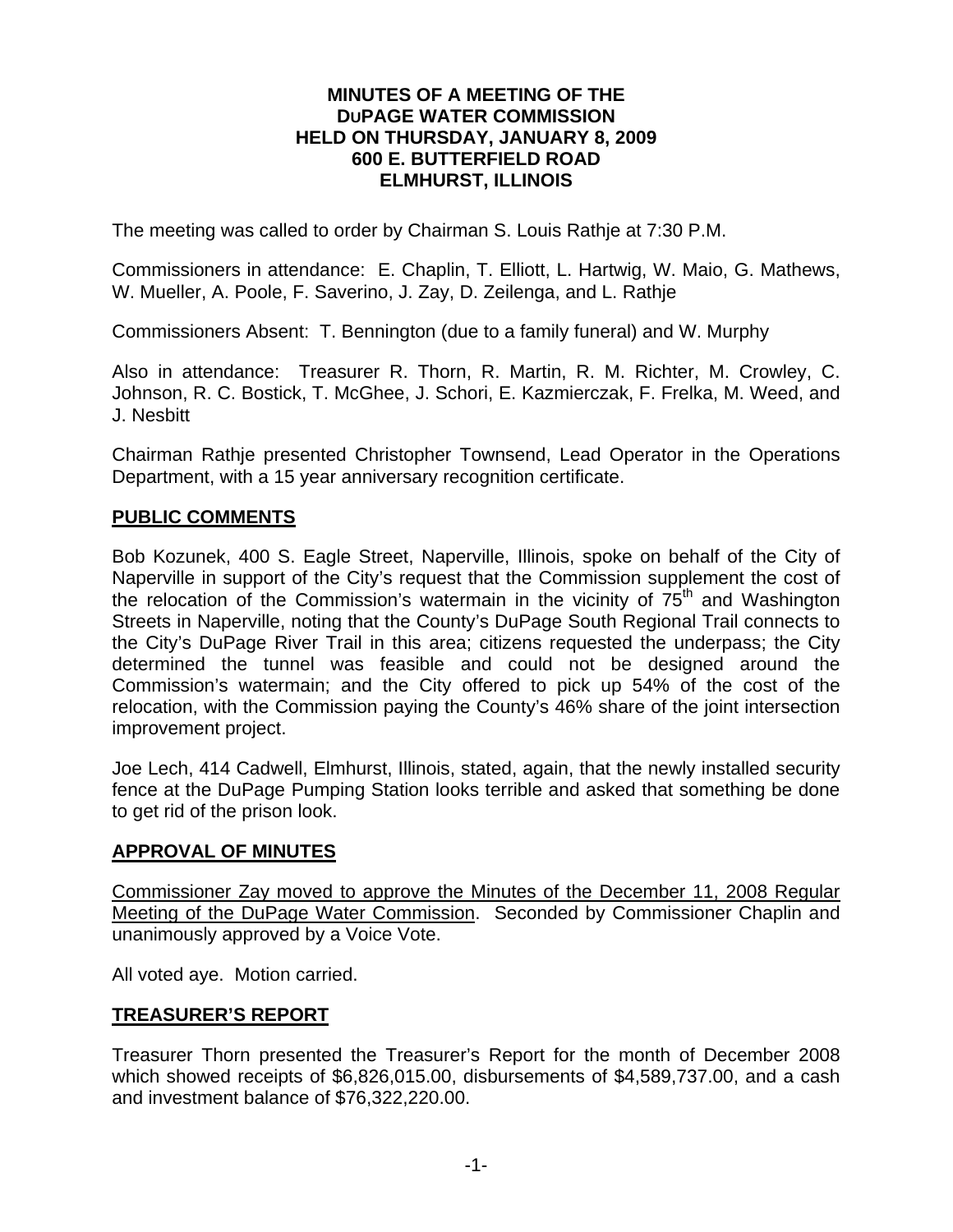Commissioner Saverino moved to accept the December 2008 Treasurer's Report. Seconded by Commissioner Elliott and unanimously approved by a Voice Vote.

All voted aye. Motion carried.

# **COMMITTEE REPORTS**

## **Administration Committee – Reported by Commissioner Zay**

Commissioner Zay advised that items listed on the Administration Committee will be discussed when the Board goes into Executive Session.

## **Engineering & Construction Committee – Reported by Commissioner Maio**

Commissioner Maio reported that the Engineering & Construction Committee reviewed and recommended for approval the Partial Pay Requests and Resolution No. R-2-09 which were listed on the Engineering & Construction Committee agenda. With respect to the proposed alternatives to the newly installed fence, Commissioner Maio reported that the Committee discussed the various options which will be presented to the full Board during New Business. Lastly, Commissioner Maio stated that the Engineering & Construction Committee reviewed the memorandum concerning the Contract PSD-7 Office Furniture and recommended that all selections be presented to the Board for review and approval before any purchases are made.

#### **Finance Committee – Reported by Commissioner Mathews**

Commissioner Mathews reported that the Finance Committee reviewed and recommended for approval the Accounts Payable.

## **CHAIRMAN'S REPORT**

Chairman Rathje reported that, as suggested by Commissioner Murphy, a meeting had been held among Commission, City of Naperville, and DuPage County representatives regarding the relocation of the Commission's watermain in the vicinity of  $75<sup>th</sup>$  and Washington Streets in Naperville which will be discussed during Old Business.

## **MAJORITY OMNIBUS VOTE AGENDA**

Commissioner Mueller moved to adopt the items listed on the Majority Omnibus Vote Agenda in a single group pursuant to the Omnibus Vote Procedures. Seconded by Commissioner Zay and unanimously approved by a Roll Call Vote:

## **Majority Omnibus Vote**

Ayes: E. Chaplin, T. Elliott, L. Hartwig, W. Maio, G. Mathews, W. Mueller, A. Poole, F. Saverino, J. Zay, D. Zeilenga, and L. Rathje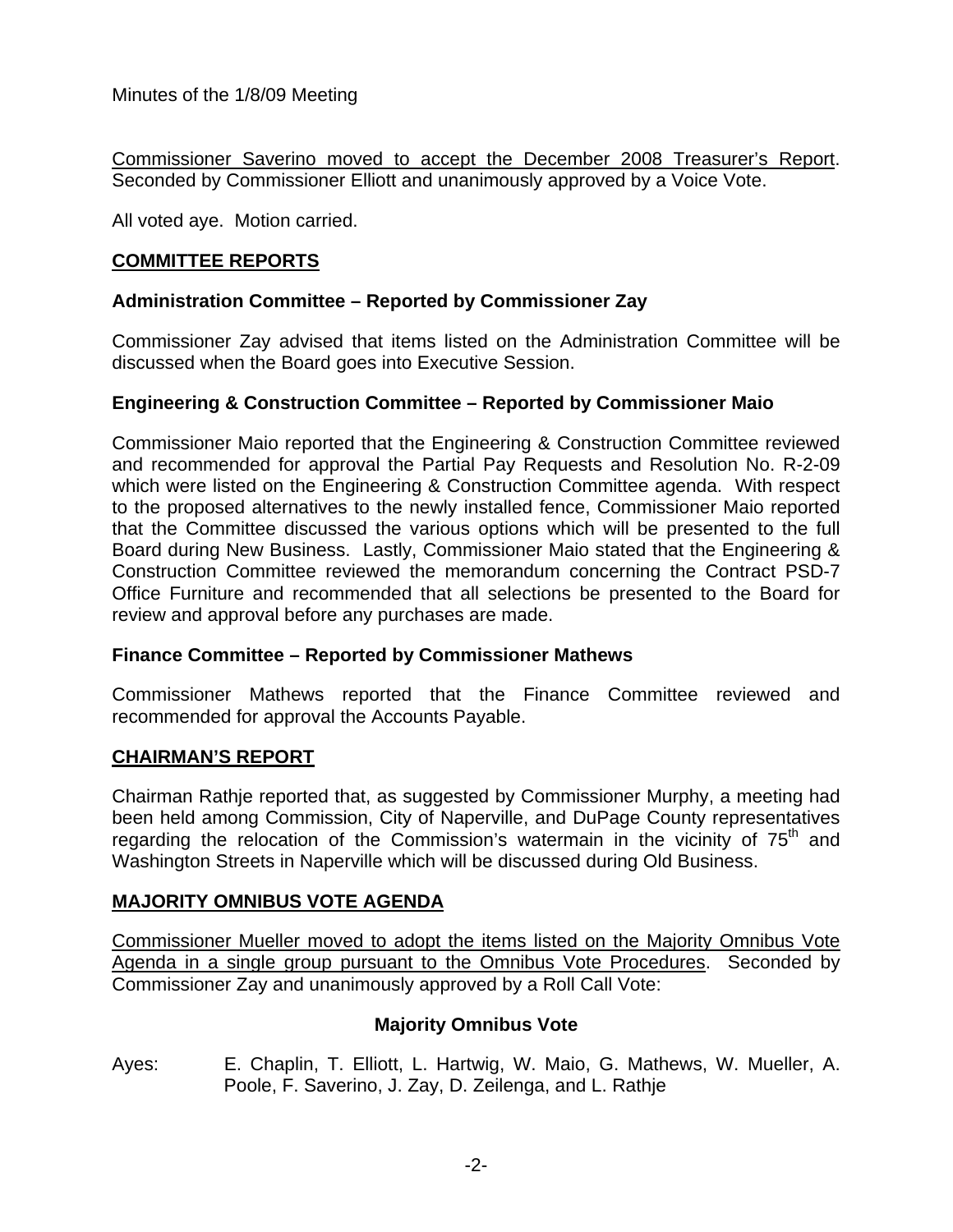- Nays: None
- Absent: T. Bennington and W. Murphy
- Item 1: Resolution No. R-1-09: A Resolution Awarding a Contract for Six (6) Panasonic ToughBook Laptop Computers with Vehicle Mounting Hardware—"Majority Omnibus Vote"
- Item 2: Resolution No. R-3-09: A Resolution Approving and Authorizing the Execution of a Renewal Intergovernmental for Access to the Cook County Assessor's Office Geographic Information System Data—"Majority Omnibus Vote"

## **SUPER/SPECIAL MAJORITY OMNIBUS VOTE AGENDA**

Commissioner Mathews moved to adopt the items listed on the Super/Special Majority Omnibus Vote Agenda in a single group pursuant to the Omnibus Vote Procedures. Seconded by Commissioner Zeilenga and unanimously approved by a Roll Call Vote:

# **Super/Special Majority Omnibus Vote**

- Ayes: E. Chaplin, T. Elliott, L. Hartwig, W. Maio, G. Mathews, W. Mueller, A. Poole, F. Saverino, J. Zay, D. Zeilenga, and L. Rathje
- Nays: None
- Absent: T. Bennington and W. Murphy
- Item 1: Resolution No. R-2-09: A Resolution Awarding a Contract for Valve Actuator Replacement (Contract VA-1/08)—"Super/Special Majority Omnibus Vote"

## **OLD BUSINESS**

General Manager Martin gave a brief summary of the meeting held between Commission representatives Chairman Rathje, General Manager Robert Martin, and Staff Attorney Crowley, City of Naperville representatives, DuPage County representatives, and a representative from the Office of the State's Attorney for DuPage County with regards to the responsibility for the cost of relocating the Commission's South Transmission Main at 75<sup>th</sup> and Washington Streets, in Naperville. General Manager Martin stated that the position of both the City of Naperville and the County of DuPage is to have the Commission be responsible for costs incurred on behalf of the County of DuPage.

Commissioner Maio inquired as to whether the Commission was asked to move its pipe and as to the Staff Attorney's view of the matter. Staff Attorney Crowley advised that the Commission had received a copy of a letter from the County directing the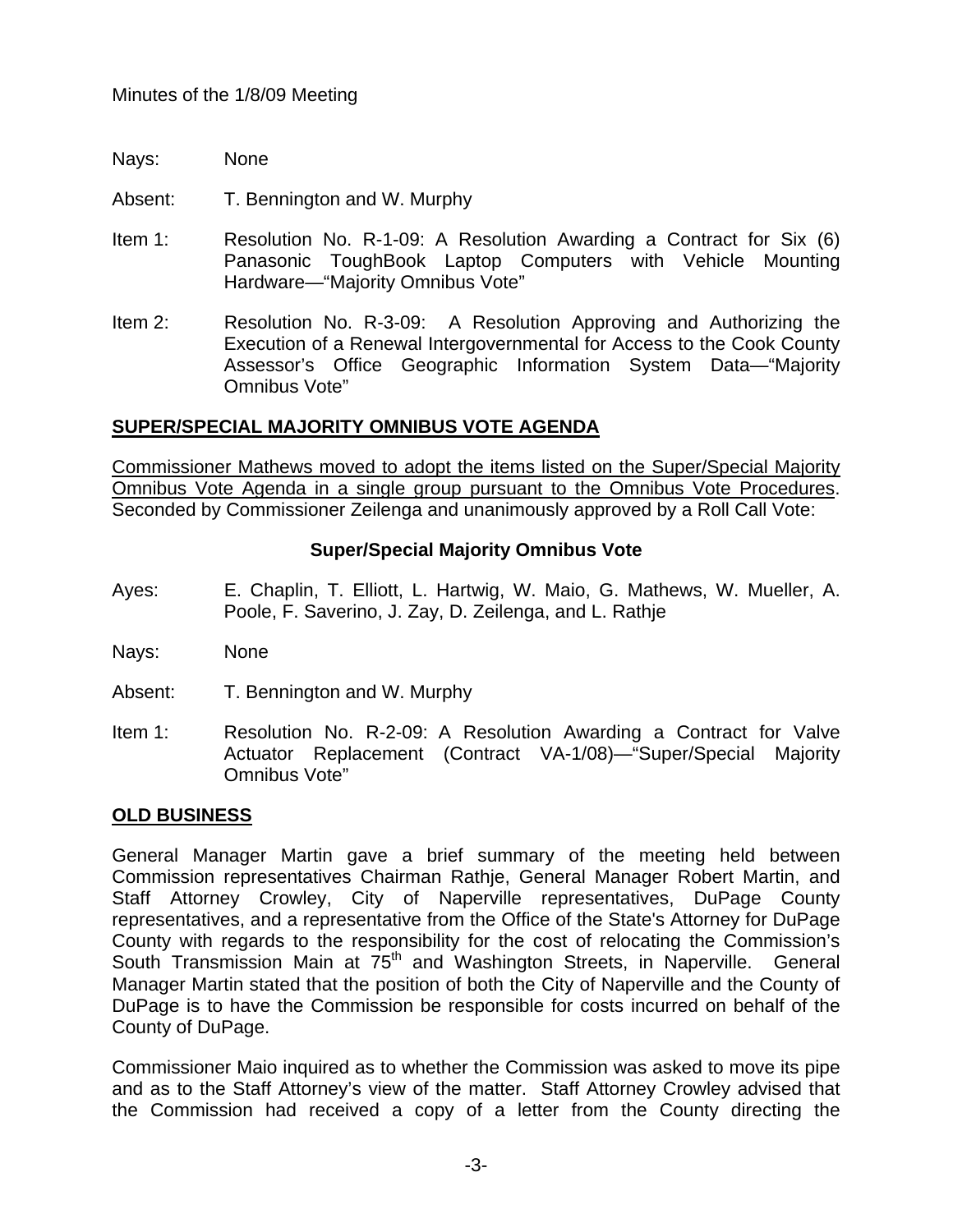Commission to relocate its watermain where it is in conflict with the proposed  $75<sup>th</sup>$  and Washington Street intersection improvements. Staff Attorney Crowley added that the statute cited by the County in its letter does allow state and county, but not municipal, highway authorities to require governmental utilities to relocate their facilities at their own cost for highway or highway safety purposes and some have questioned whether that power was being properly exercised by the County in the current situation. Staff Attorney Crowley concluded her remarks by reminding the Board that the City estimated the total cost of the relocation between \$150,000 and \$300,000 and, therefore, as noted in staff's initial memorandum to the Board, mounting a legal challenge to the request would most likely cost more than paying a 45% share.

Commissioner Zay inquired as to the opinion of the State's Attorney representing the County of DuPage. Staff Attorney Crowley replied by saying that she did not believe the Assistant State's Attorney offered any comment at the meeting.

Commissioners Zay and Zeilenga both suggested getting opinions from all parties (County of DuPage, City of Naperville and DuPage Water Commission) for review.

Commissioner Maio disagreed saying it would be acceptable if the City of Naperville and the County of DuPage submitted their opinion on their own, but that staff was in no position to require it.

Commissioner Maio noted that the Mayor of Wood Dale approached him for help regarding a similar situation involving the relocation of a train depot located in the City of Wood Dale which sits in between the County's property line and the State's property line. Staff Attorney Crowley noted that in the Wood Dale situation she believed the Commission's watermain was located within an easement, in which case the Commission would have the sole discretion to determine whether to move its main.

## **NEW BUSINESS**

Manager of Water Operations McGhee gave a presentation on the Asset Management Program.

Upon concluding the presentation, Commissioner Poole shared that the City of Naperville implemented the same program and expressed how successful the Commission's program has been. The City of Naperville is trying to get their Asset Management Program to the level of the Commissions. Commissioner Poole further noted that the Commission's Asset Management Program should be used as a standard for other utilities.

Next, Manager of Water Operations McGhee gave a presentation on the Capital Improvement Plan for 2009-2010.

During the presentation, General Manager Martin noted that no new expenses have been added from last year's plan and that the plan offers more detail for clarification purposes.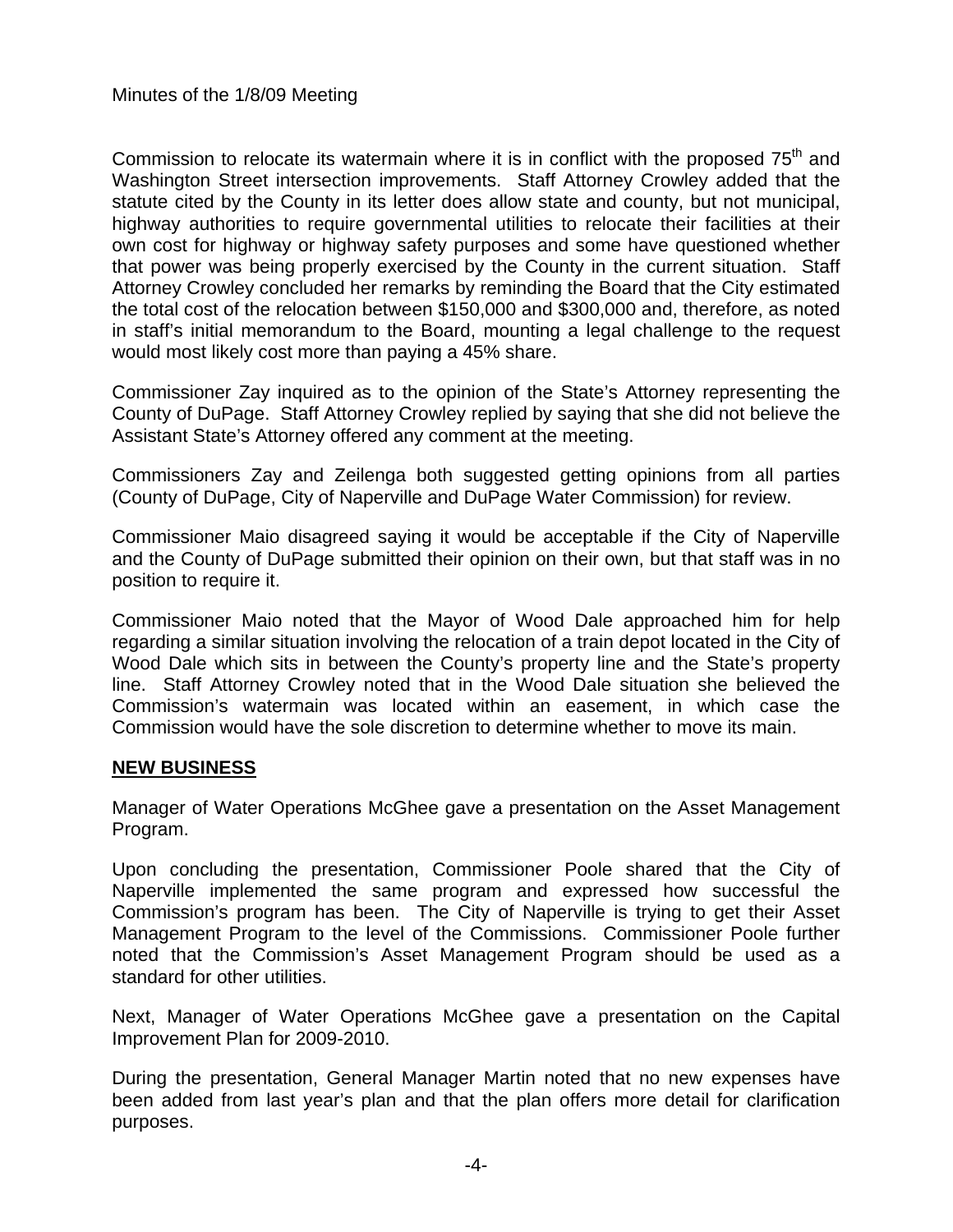Commissioner Poole commented that the City of Naperville already adopted its multiple year water rate increases based upon the Commission's 2008-2009 Capital Improvement Plan projections and asked for the fund balance spreadsheets utilizing the previously projected multiple year water rates.

Commissioner Poole inquired as to renewable energy and if staff had researched green tags or renewal energy units. General Manager Martin stated that staff is working with ComEd and the City of Chicago regarding renewable energy units and will be reporting back to the Board.

With respect to the PSC-5 Photovoltaic System, General Manager Martin noted that the size of the system to be installed had been reduced from its original 1,000 KW to 700KW in the award of Contract PSC-5 for cost savings purposes. General Manager Martin added, however, that the City of Chicago is currently searching and applying for available grants in order to provide the funds needed to have the Contract PSC-5 contractor install a larger system.

After Commissioner Poole confirmed that all five standpipes will be repainted both internally and externally, he then referred to the map found on page 29 of the draft CIP and requested that watermain titles be listed on the map reflecting the progression of the Corrosion Mitigation of Steel Water Mains project schedule.

In referring back to the Asset Management Program, Commissioner Maio asked if the Program keeps track of all Commission vehicle maintenance. Manager of Water Operations McGhee confirmed that the Asset Management Program tracks all Commission vehicle maintenance to better monitor costs.

Chairman Rathje inquired whether staff was considering applying for federal grants for a photovoltaic system at the DuPage Pumping Station. General Manager Martin estimated the cost of such a system at approximately \$11MM, stating that a photovoltaic system the DuPage Pumping Station should be very similar in design to the one at the Lexington Pumping Station. General Manager cautioned, however, that federal grants were not ideal because of all the requirements and that he believed the federal government was looking to fund construction, and not design, as a means of economic stimulus. Commissioner Poole noted that photovoltaic systems are extremely expensive at the present time but the cost should become more reasonable in the future. Commissioner Zay commented that perhaps it would be better to use any available federal funding for increasing the size of the Lexington Photovoltaic System.

Before moving to the next Agenda Item, Commissioner Maio questioned the estimated cost of engineering services for the project of repainting the Commission's five standpipes. Manager of Water Operations McGhee explained that the weather plays an important roll in the project and stated that air temperature and humidity have to be at acceptable levels to prevent failure. General Manager Martin added that the majority of the estimated cost was for resident engineering inspection services.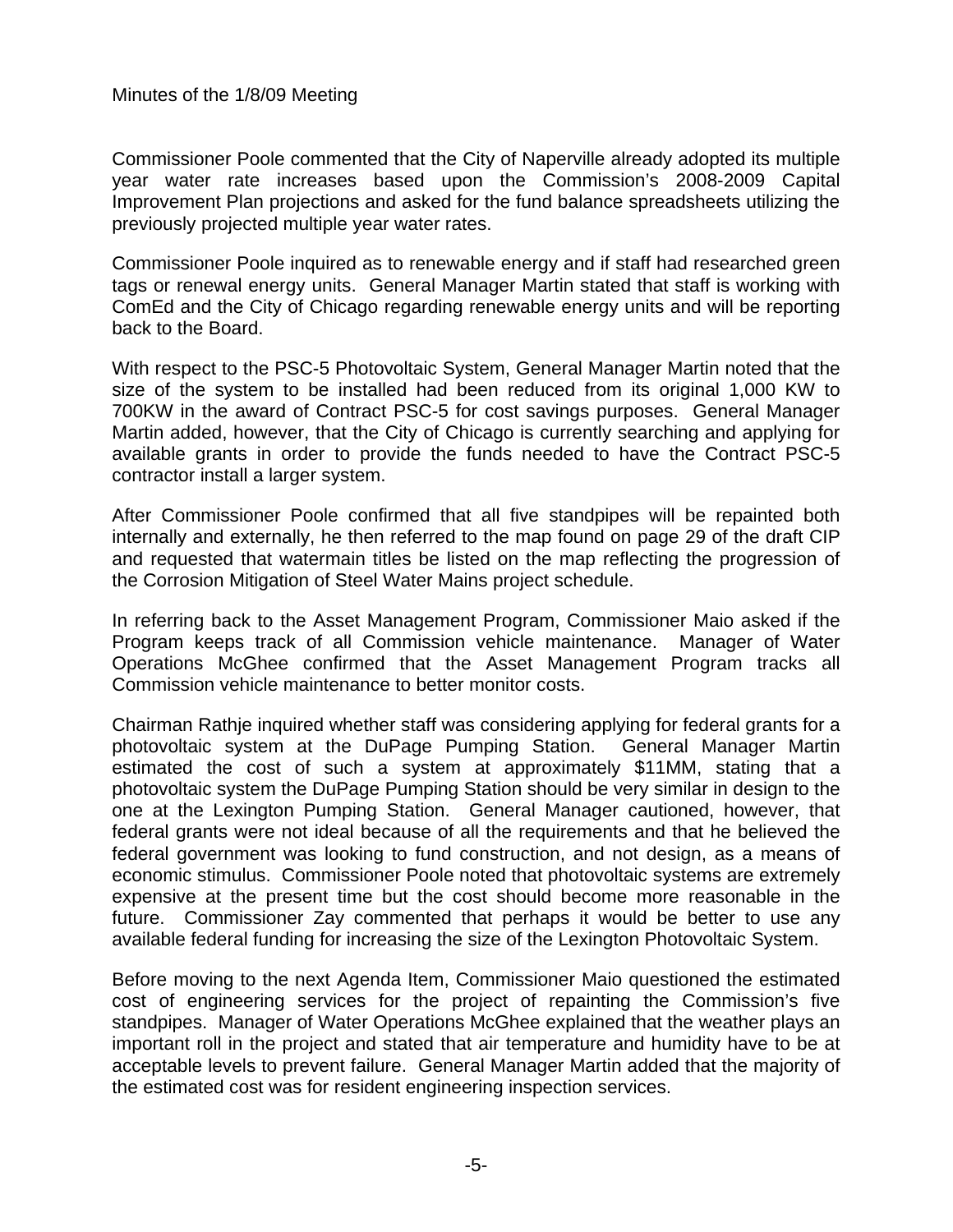With no further discussion, Commissioner Zay moved to approve the Fiscal Year 2009- 2010 Capital Improvement Plan. Seconded by Commissioner Mueller and unanimously approved by a Roll Call Vote:

Ayes: E. Chaplin, T. Elliott, L. Hartwig, W. Maio, G. Mathews, W. Mueller, A. Poole, F. Saverino, J. Zay, D. Zeilenga, and L. Rathje

Nays: None

Absent: T. Bennington and W. Murphy

Commissioner Elliott moved to approve Purchase Order No. 11108 in the amount of \$25,672.28 to Infor Global Solutions Inc. Seconded by Commissioner Zay unanimously approved by a Roll Call Vote:

Ayes: E. Chaplin, T. Elliott, L. Hartwig, W. Maio, G. Mathews, W. Mueller, A. Poole, F. Saverino, J. Zay, D. Zeilenga, and L. Rathje

Nays: None

Absent: T. Bennington and W. Murphy

The next agenda item was the discussion of the newly installed security fence at the DuPage Pumping Station. The memorandum included in the Board packet that described various options to address community dissatisfaction with the fence as installed was distributed to those in attendance. Commissioner Poole commented that "good fences make good neighbors and good neighbors make good fences." Commissioner Poole stated that he preferred Option No. 4 but also suggested immediately removing the barbed wire and replacing it with a dark vinyl coated fence that would look more aesthetically pleasing to the eight or nine homes that sit directly across from the fence.

In response to Commissioner Mathews questions, Facilities Construction Supervisor Bostick explained the reason behind fencing the entire property was to give the contractors a generous working area in an effort to avoid disturbing the mature trees and other landscape. Commissioner Mathews reminded the Board that although the Commission wants to work with the neighbors at the same time the contractors' accommodations should not be compromised.

Commissioner Maio advised that he preferred Option No. 3.

General Manager Martin noted that he had no objection to removing the barbed wire immediately so long as it would be re-installed once the future reservoir was installed. General Manager Martin also noted that he did not choose to install a vinyl coated fence because he was trying to minimize costs.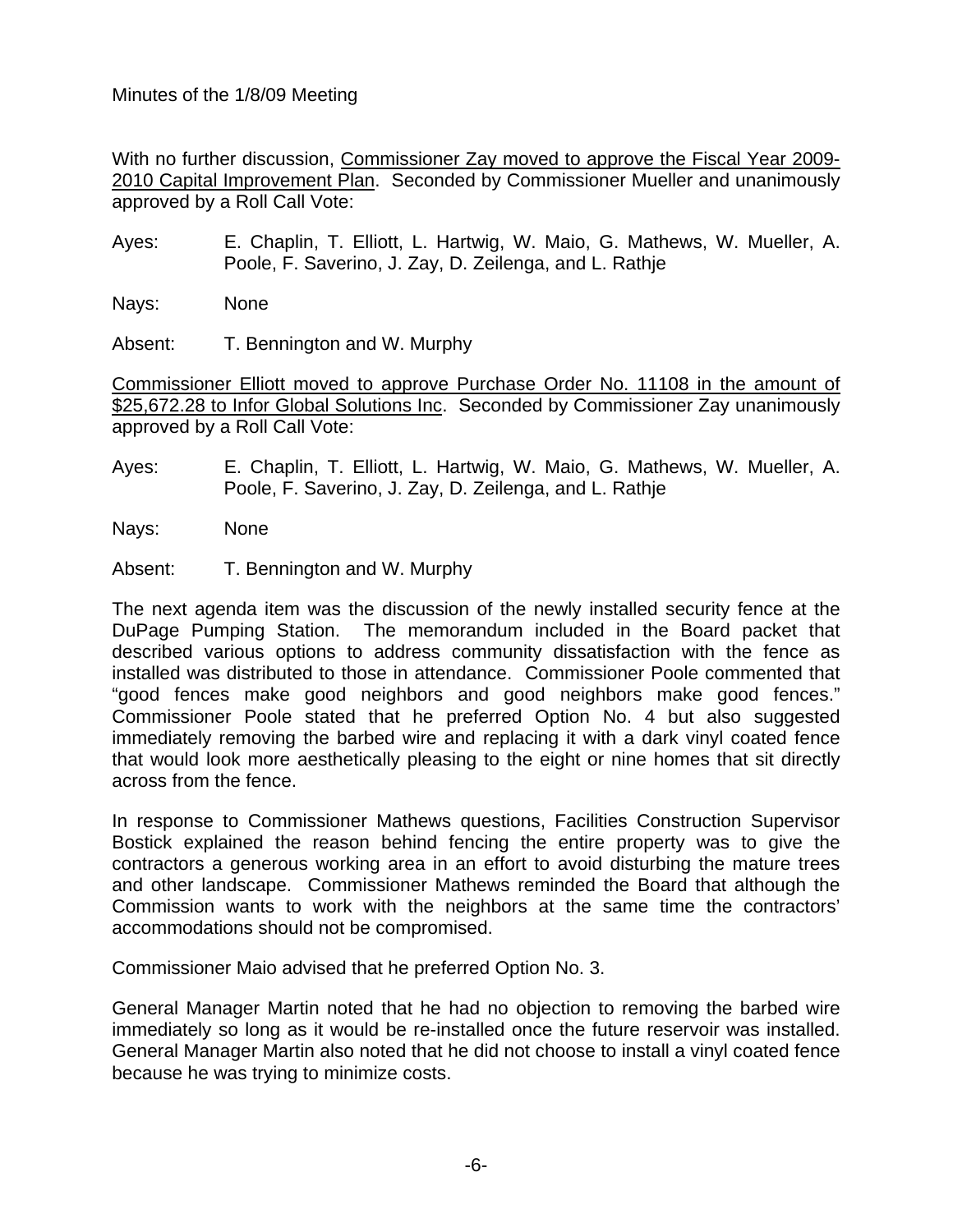Commissioner Hartwig asked staff for their opinion from a liability standpoint. General Manager Martin stated that the public has used the area as a park and for snowmobiling which could result in accidents occurring. Commissioner Hartwig stated that he didn't have a problem with the public using the area as a park unless it becomes a liability issue and suggested posting "No Trespassing" signs to relieve the Commission of any liability concerns.

Commissioner Maio expressed that he is not in favor of tearing down the fence and shared his opinion based upon many years of experience with the County of DuPage Forest Preserve District in that although you understand the concerns of your neighbors you also have an obligation to do what is best for all concerned.

General Manager Martin clarified that although no accidents have been reported involving the use of the property, at the present time it is being used for construction and security purposes.

After General Manager Martin answered Commissioner Elliott's question that there would be no construction interference with moving the fence line back, it was the consensus of the Board to have staff invite the neighbors to meet and discuss all options for a consensus and report back to Board at the February meeting.

# **ACCOUNTS PAYABLE**

Commissioner Zay moved to approve the Accounts Payable in the amount of \$4,789.98 subject to submission of all contractually required documentation. Seconded by Commissioner Hartwig and unanimously approved by a Roll Call Vote:

Ayes: E. Chaplin, T. Elliott, L. Hartwig, W. Maio, G. Mathews, W. Mueller, A. Poole, F. Saverino, J. Zay, D. Zeilenga, and L. Rathje

Nays: None

Absent: T. Bennington and W. Murphy

## **EXECUTIVE SESSION**

Commissioner Hartwig moved to go into Executive Session to discuss matters related to personnel pursuant to 5 ILCS 120/2(c)(1) and (2). Seconded by Commissioner Elliott and unanimously approved by a Roll Call Vote:

Ayes: E. Chaplin, T. Elliott, L. Hartwig, W. Maio, G. Mathews, W. Mueller, A. Poole, F. Saverino, J. Zay, D. Zeilenga, and L. Rathje

Nays: None

Absent: T. Bennington and W. Murphy